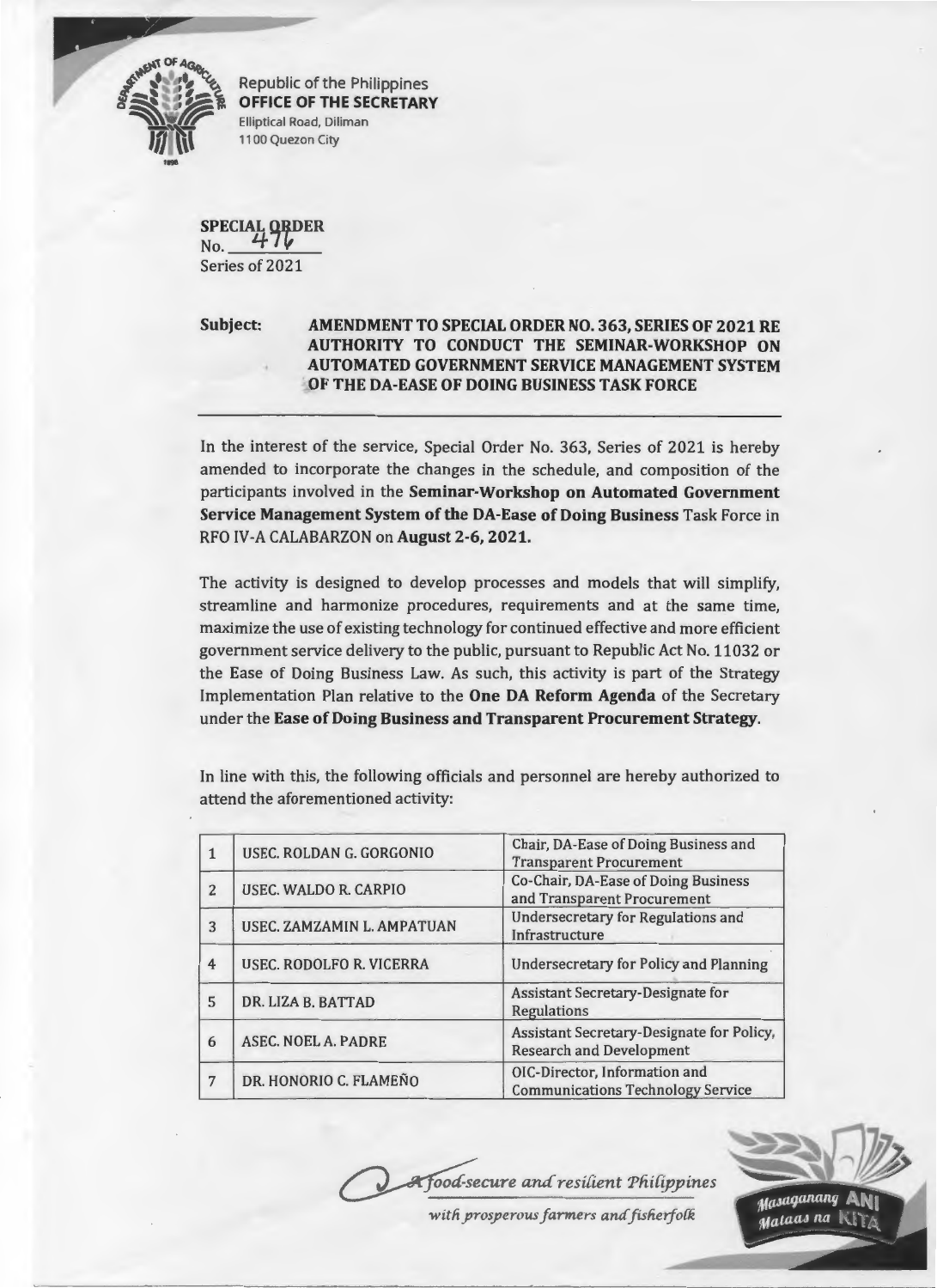| 8  | ATTY. ABRAHAM P. GUIAO                                        | OIC-Director, Administrative Service                                    |
|----|---------------------------------------------------------------|-------------------------------------------------------------------------|
| 9  | ATTY. ARMANDO R. CROBALDE, JR.                                | OIC-Director, Legal Service                                             |
| 10 | MR. DENNIS FRANCO M. LAYUG                                    | Senior Technical Advisor for ICT                                        |
| 11 | <b>MR. XERXEES R. REMOROSO</b>                                | Chief, ICTS - Planning and Standards<br><b>Division</b>                 |
| 12 | MS. JULIET R. MANGUERRA                                       | <b>Chief, Database Management Division</b>                              |
| 13 | WILFRED V. MOGADO                                             | Assistant Chief, Database Management<br><b>Division</b>                 |
| 14 | ENGR. JOCELYN O. MOGADO                                       | OIC-Chief, Systems and Application<br><b>Development Division</b>       |
| 15 | <b>MS. DARLENE R. ABAINZA</b>                                 | Assistant Chief, Systems and Application<br><b>Development Division</b> |
| 16 | MR. TEDDY T. CASUCOG                                          | Assistant Chief, Network Operations and<br><b>Management Division</b>   |
| 17 | <b>MS. MA. ASUNCION B. SOTTO</b>                              | <b>Chief, Human Resource Development</b><br>Division                    |
|    | <b>Bureau of Agriculture and Fisheries Engineering (BAFE)</b> |                                                                         |
| 18 | <b>ENGR. JANICE S. VARGAS</b>                                 | <b>SRED, Engineer V</b>                                                 |
| 19 | <b>ENGR. ARJAY S. SABASAJE</b>                                | <b>SRED, Engineer IV</b>                                                |
| 20 | ATTY. JOAN B. GONZALES                                        | <b>Attorney III</b>                                                     |
| 21 | MR. JULIUS ABE G. PERALTA                                     | <b>SRED, Computer Programmer II</b>                                     |
| 22 | <b>ENGR. CORAZON S. NGOWEPAN</b>                              | RAED-SRES (CAR), Engineer III                                           |
| 23 | <b>ENGR. MARY ANN C. EVASCO</b>                               | <b>SRED, Engineer III</b>                                               |
| 24 | <b>ENGR. RICHARD A. NERI</b>                                  | RAED-SRES (RFO I), Engineer III                                         |
| 25 | <b>ENGR. EVA R. ESLAVA</b>                                    | RAED-SRE (RFO II), Engineer II                                          |
| 26 | <b>ENGR. RONNIE C. SESE</b>                                   | RAED-SRES (RFO III), Engineer III                                       |
| 27 | ENGR. TRINIZA JARDIN-MILLARE                                  | RAED-SRES (RFO IV-A), Engineer III                                      |
|    | <b>Bureau of Animal Industry (BAI)</b>                        |                                                                         |
| 28 | DR. MARDI M. CANIBAN                                          | AHWD, Veterinarian III                                                  |
| 29 | MS. REN ERIZ P. MIRANDA                                       | <b>AHWD, Agriculturist II</b>                                           |
| 30 | MS. MARIA CRISTINA A. NOPRADA                                 | <b>AFVDBCD, Agriculturist II</b>                                        |
| 31 | MR. REYNON G. DE MESA                                         | <b>AFVDBCD, Agriculturist II</b>                                        |
| 32 | MR. BALGAMEL C. CROOC                                         | NVQSD, Agriculturist II                                                 |
| 33 | MR. JOHN ARVIN M. SANGALANG                                   | NVQSD, Agriculturist II                                                 |

A food-secure and resilient Philippines

 $with$  prosperous *farmers* and *fisherfolk* 

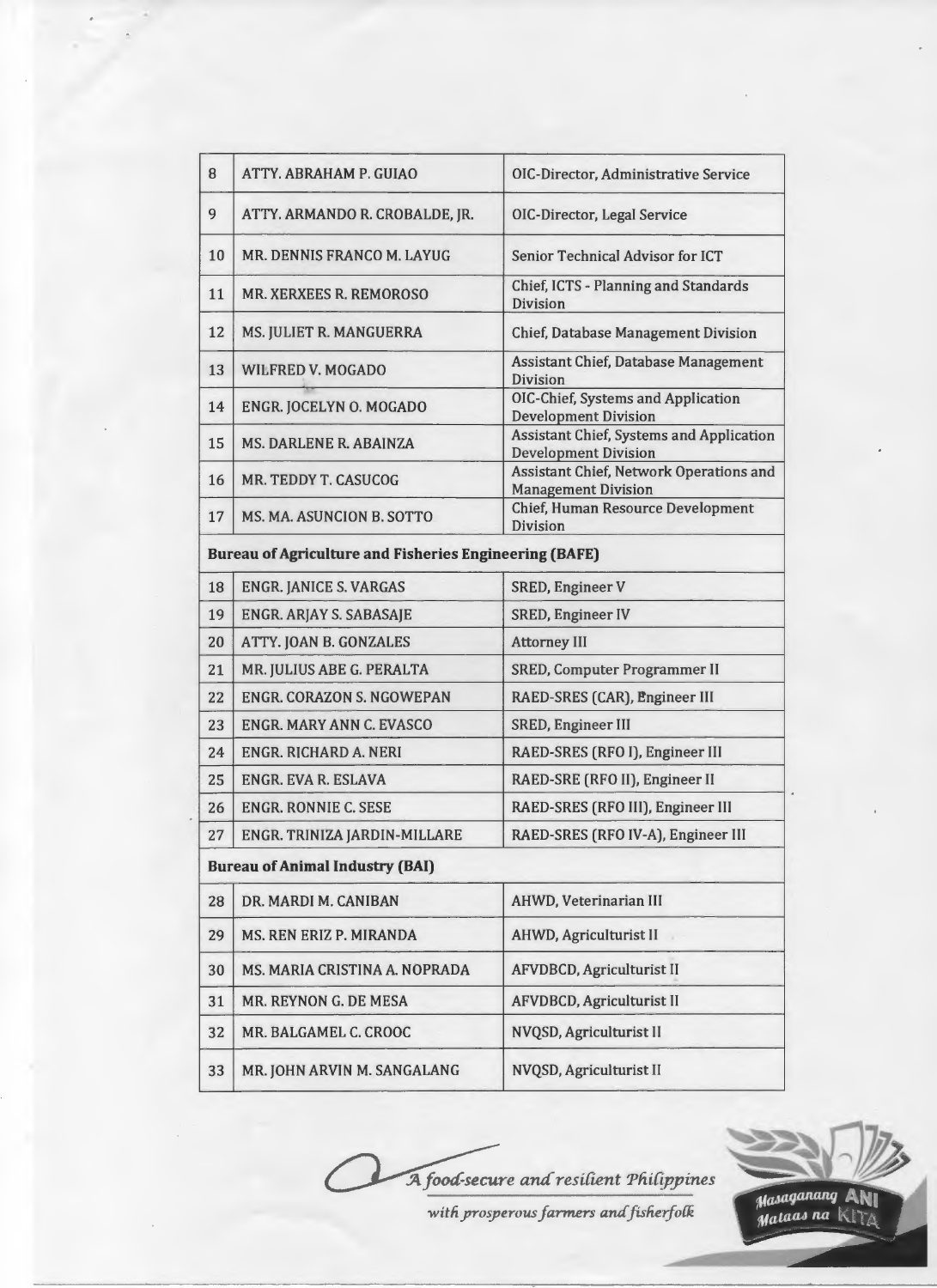| 34 | <b>MS. MARISSA M. DE GUZMAN</b>                         | VQS Region IV-A, Agriculturist II                                            |
|----|---------------------------------------------------------|------------------------------------------------------------------------------|
| 35 | DR. RAISA MAREIL P. LAGRIMAS                            | VQS Region IV-B, Veterinarian IV                                             |
|    | <b>Bureau of Fisheries and Aquatic Resources (BFAR)</b> |                                                                              |
| 36 | MR. PETER ERICK M. CADAPAN                              | FRLD (Central Office), Fishing<br><b>Regulation Officer I</b>                |
| 37 | MR. GELLI R. NAIG                                       | FRLD (Central Office), Senior Fishing<br><b>Regulation Officer</b>           |
| 38 | MR. JOSELITO R. SOMGA                                   | FIQD (Central Office), OIC,<br>FIQD/Veterinarian IV                          |
| 39 | MR. DENNIS E. TIOTANGCO                                 | FIQD (Central Office), Chief, FLS/Senior<br>Aquaculturist                    |
| 40 | MS. JEMMA LOU B. PANOTES                                | FIQD - FQS (Central Office), OIC,<br><b>FCS/Fishing Regulation Officer I</b> |
| 41 | MS. KAREN O. ALEJO                                      | FIQD - FQS (Central Office),<br>Veterinarian III                             |
| 42 | MS. NATIVIDAD B. EFONDO                                 | FIQU (Region IV-A), Senior<br>Aquaculturist                                  |
| 43 | MS. SHERRY MAE A. DEFIÑO                                | FIQU (Region IVA), Aquaculturist I                                           |
| 44 | <b>MR. CESAR B. ESTREMOS</b>                            | NAVOTAS FIQS (NCR), Aqua cultural<br>Technologist                            |
|    | <b>Bureau of Plant Industry (BPI)</b>                   |                                                                              |
| 45 | MS. DESIREE ANN S. BALLINAN                             | PPSSD (Central Office), Agriculturist II                                     |
| 46 | MR. KENNETH V. PABELICO                                 | PPSSD (Central Office), Laboratory<br><b>Technician II</b>                   |
| 47 | <b>MS. JOY S. CALAUNAN</b>                              | PPSSD SPAL Baguio, Chemist IV                                                |
| 48 | MS. GIANELLI S. CASTAÑAS                                | PPSSD SPAL Baguio, Chemist II                                                |
|    | <b>Fertilizer and Pesticide Authority (FPA)</b>         |                                                                              |
| 49 | MS. MARIBEL M. QUIREJERO                                | Fertilizer Regulations Division (FRD),<br><b>Senior Agriculturist</b>        |
| 50 | MR. MARK KEVIN M. SALITA                                | <b>Fertilizer Regulations Division (FRD),</b><br><b>Agriculturist II</b>     |
| 51 | MS. KRIZ ANNE L. MINGUEZ                                | Pesticide Regulations Division (PRD),<br><b>Chemist II</b>                   |
| 52 | MR. MARC SAMUEL A. MOLINA                               | Pesticide Regulations Division (PRD),<br><b>Agriculturist II</b>             |
| 53 | <b>MS. SUZETTIE M. ALCAIDE</b>                          | NCR-FOCU, Supervising Agriculturist                                          |
|    | <b>National Meat and Inspection Service (NMIS)</b>      |                                                                              |
| 54 | MS. MARIANNE JANE V. REPASO                             | PIMD-ICT, Information Technology<br>Officer I                                |
|    |                                                         |                                                                              |



*witfiyroperous farmers* amf *fisfierjo{k* 



Masaganang ANI<br>Mataas na KITA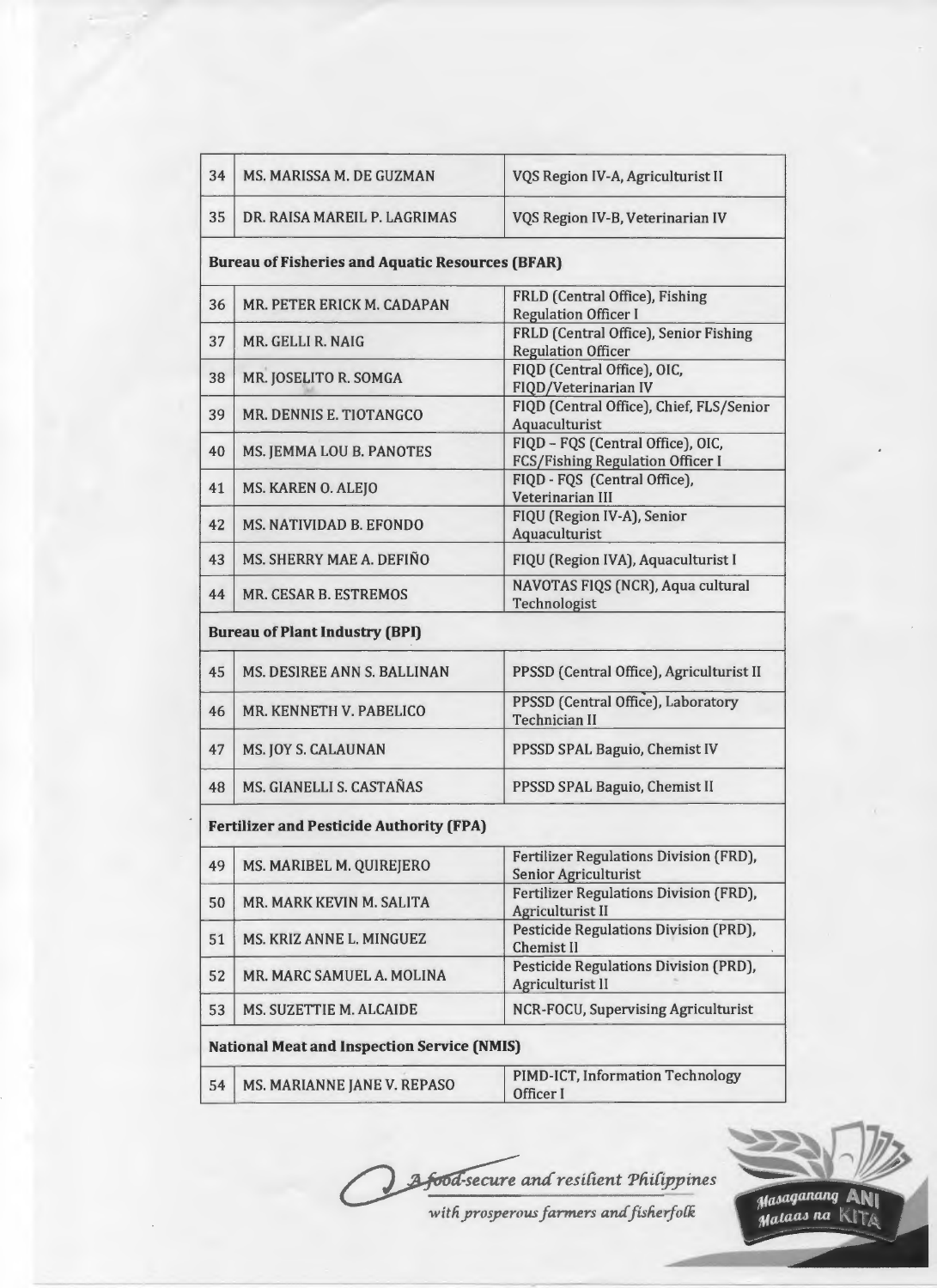| 55 | MR. JEREMIL B. GAPAS                                     | PIMD-ICT, Meat Inspector III                                             |
|----|----------------------------------------------------------|--------------------------------------------------------------------------|
| 56 | MR. LEONARD PAUL B. BAYOG                                | <b>MIED, Meat Inspector III</b>                                          |
| 57 | <b>MS. LOTA M. LABONITE</b>                              | <b>MIED, Meat Control Officer I</b>                                      |
| 58 | MS. APRIL B. CHAVEZ                                      | ARD, Senior Meat Control Officer                                         |
| 59 | <b>MS. MARILYN D. BITONG</b>                             | <b>ARD, Meat Inspector III</b>                                           |
| 60 | MR. DOMINGO D. GONZAGA                                   | MIES/ARS-RTOC I, Supervising Meat<br><b>Control Officer</b>              |
| 61 | MS. MARILOU N. DE LEON                                   | MIES/ARS-RTOC II, Meat Inspector III                                     |
| 62 | MS. DELIA M. MAYO                                        | <b>MIES-RTOC NCR, Senior Meat Control</b><br><b>Officer</b>              |
| 63 | MR. PAULO Q. SILARDE                                     | <b>MIES-RTOC NCR, Senior Meat Control</b><br>Officer                     |
| 64 | MS. MARIA GLENDA C. FAJARDO                              | <b>ARS-NCR, Meat Control Officer I</b>                                   |
|    | <b>Philippine Fisheries Development Authority (PFDA)</b> |                                                                          |
| 65 | MS. MARIA PAZ M. MALIWAT                                 | <b>CPMIS (Central Office), Division Chief</b>                            |
| 66 | MR. THADEUS M. MARIANO                                   | <b>CPMIS</b> (Central Office), Information<br><b>Systems Analyst III</b> |
| 67 | MS. SUZETTE PAULA F. IGNACIO                             | <b>CPMIS</b> (Central Office), Computer<br>Programmer III                |
| 68 | <b>MS. CARISSA M. PORTES</b>                             | RFP - LUCENA FISH PORT COMPLEX,<br><b>Planning Officer II</b>            |
| 69 | MR. GENESIS L. BERNALDEZ                                 | RFP - LUCENA FISH PORT COMPLEX,<br>Comp. Main. Tech I *                  |
| 70 | MS. CECILLE B. PANALIGAN                                 | RFP - NAVOTAS FISH PORT COMPLEX,<br><b>Division Chief II</b>             |
| 71 | MR. NOELITO B. CASTILLO                                  | RFP - NAVOTAS FISH PORT COMPLEX,<br><b>IT Officer III</b>                |
|    | <b>Philippine Coconut Authority (PCA)</b>                |                                                                          |
| 72 | MS. LUZ BRENDA P. BALIBREA                               | Trade Information & Relations Division,<br><b>Division Chief</b>         |
| 73 | MR. RAMONCHITO CASTILLO                                  | PCA Region IV, Coconut Production and<br><b>Regulation Officer</b>       |
| 74 | MR. CECILIO PEÑAFLOR                                     | <b>Information Management Unit, Program</b><br>Analyst                   |
| 75 | MR. DIOSDADO MARRA                                       | PCA Region I, Coconut Production and<br><b>Regulation Officer</b>        |
|    | <b>National Dairy Authority (NDA)</b>                    |                                                                          |
| 76 | MR. DAN ADRIAN D. GUBAN                                  | MQAPDD, Food Technologist III,                                           |
| 77 | MR. JOSHUA S. LOMUNTAD                                   | <b>Operations Department, Project</b><br><b>Development Officer IV</b>   |
| 78 | MR. LENNARD BRYLE P. ROSAL                               | Operations - Northern Luzon, Food<br>Technologist                        |

13 food-secure and resilient Philippines

*with prosperous farmers and fisherfolk* 



Masaganang ANI<br>Mataas na KITA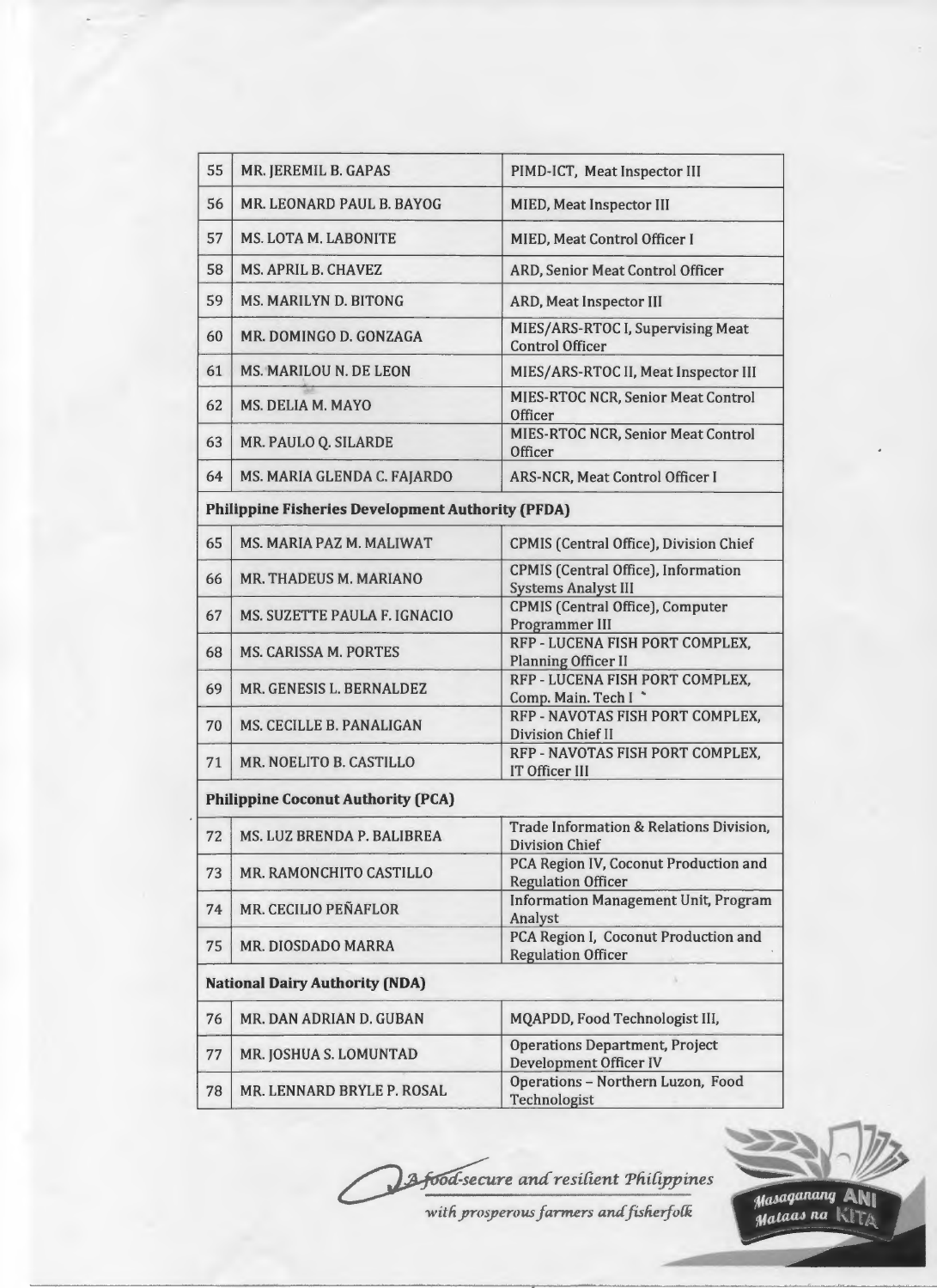| 79                       | MR. DAN C. PANGANIBAN                                                    | Operations - Southern Luzon, Food<br><b>Technologist III</b>                                                   |
|--------------------------|--------------------------------------------------------------------------|----------------------------------------------------------------------------------------------------------------|
|                          | <b>Bureau of Agriculture and Fisheries Standards (BAFS)</b>              |                                                                                                                |
| 80                       | MR. GERALD E. CAMMAGAY                                                   | <b>Organic Agriculture Division</b>                                                                            |
| 81                       | MR. CHARLIE T. PALILIO                                                   | Organic Agriculture Division                                                                                   |
|                          | <b>National Tobacco Administration (NTA)</b>                             |                                                                                                                |
| 82                       | MR. PRIMITIVO M. ABALOS                                                  | <b>Regulation Department, Senior TRPO</b>                                                                      |
| 83                       | <b>MS. SINFROSA N. VALOMONTE</b>                                         | <b>Regulation Department, TRPO III</b>                                                                         |
| 84                       | <b>MR. JOSEPH BENOSA</b>                                                 | MISD, ISA III                                                                                                  |
| 85                       | MR. ARNOLD B. MELOSANTOS                                                 | MISD, Computer Programmer II,                                                                                  |
|                          | <b>Philippine Fiber Industry Development Authority (PhilFIDA)</b>        |                                                                                                                |
| 86                       | MS. JENNILYN P. AGUIRRE                                                  | <b>Regulatory, Fiber Development</b><br>Officer II,                                                            |
| 87                       | <b>MS. MARY GLAINE B. VALDEZ</b>                                         | <b>Regulatory, Fiber Development</b><br>Officer II                                                             |
| 88                       | MR. REYNALDO A. MANGACAT                                                 | <b>Regional Office IV</b>                                                                                      |
| 89                       | MR. FLORO M. MALELANG                                                    | <b>Regional Office IV</b>                                                                                      |
|                          | <b>Sugar Regulatory Administration (SRA)</b>                             |                                                                                                                |
| 90                       | MS. MARIBEL T. LABANZA                                                   | <b>LMDRD, Sugar Production and</b><br>Regulation Officer NI,                                                   |
| 91                       | MS. QUENIE S. DE CASTRO                                                  | <b>STDRD Sugar Production and</b><br><b>Regulation Officer III</b>                                             |
| 92                       | MR. HAROLD R. MIRA                                                       | <b>STDRD Sugar Production and</b><br><b>Regulation Officer III</b>                                             |
| 93                       | <b>MS. VIVIAN R. RAMOS</b>                                               | <b>LMDRD, Senior Production and</b><br><b>Regulation Officer</b>                                               |
|                          | <b>Resource Speakers</b>                                                 |                                                                                                                |
| <b>4 Senior Official</b> |                                                                          | <b>Anti-Red Tape Authority</b>                                                                                 |
|                          |                                                                          | Development Academy of the<br>Philippines<br>Department of Information and<br><b>Communications Technology</b> |
|                          |                                                                          | Department of Finance,                                                                                         |
|                          | <b>Support Staff</b>                                                     |                                                                                                                |
|                          |                                                                          | 10 - Personnel from the Information and Communications Technology Service (ICTS)                               |
|                          |                                                                          | 10 - Personnel from the Office of the Undersecretary for Administration and Finance                            |
|                          | 2 - Personnel from the Office of the Undersecretary for Special Concerns |                                                                                                                |

A food-secure and resilient Philippines

with prosperous farmers and fisherfolk